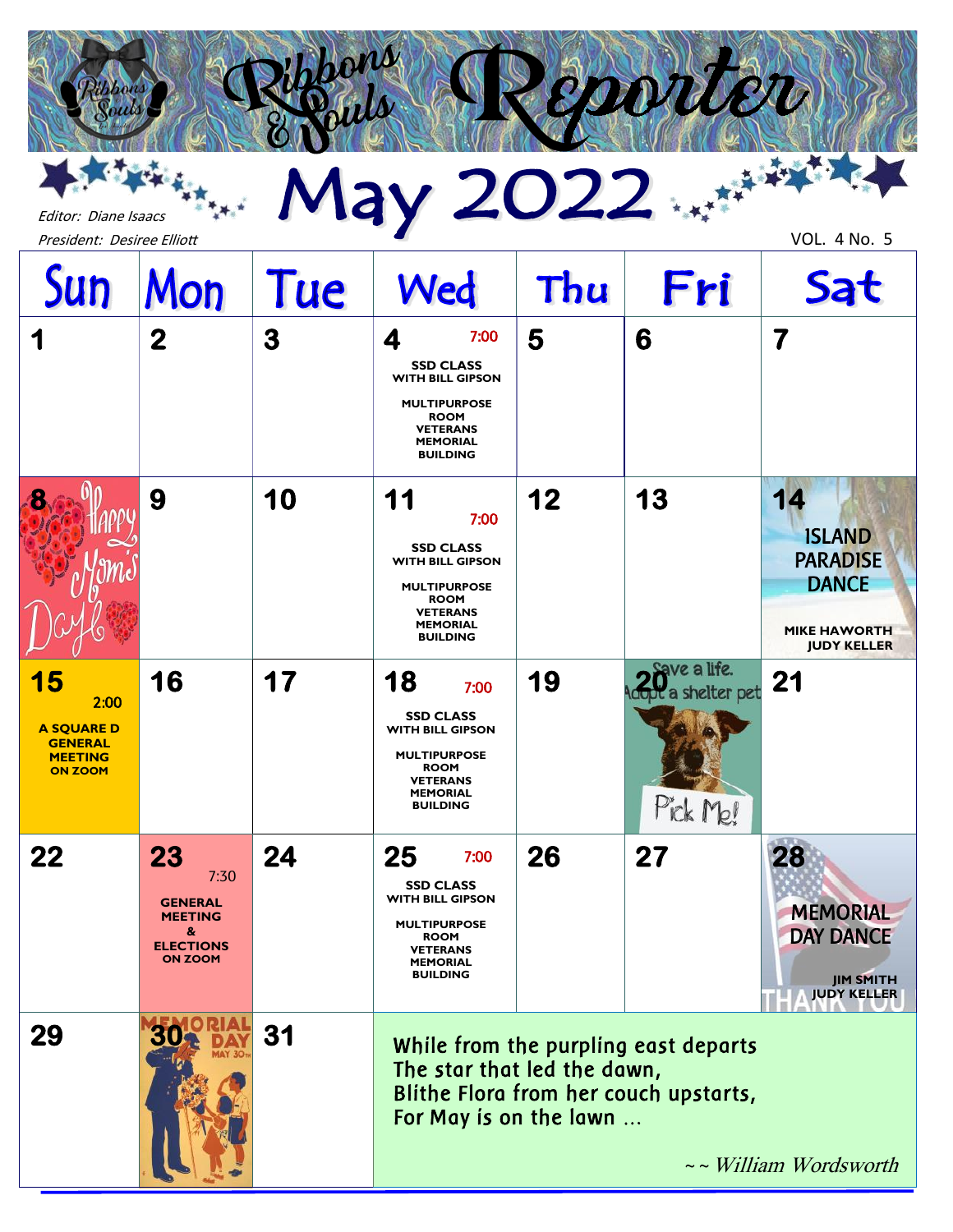

What an exciting time for the Ribbons & Souls! We have gotten off to a fantastic start with our new SSD class! As Shan reports in her column, our numbers remain high. We have already invited some of the students who faithfully attended and did well in our pre-

pandemic class to join the club as angels! However, we definitely need more angels for the class, so if you have not tried SSD, or want to ease back into things, please come out and join us on Wednesday evenings!

Dances have resumed. All dances are currently at the Plus Level. They will switch to SSD coming in July for the 2nd and 4th Saturdays; 5th Saturdays will continue to be Plus.

We are moving forward with the Advance class in June on Thursday afternoons (4-6 pm). Bill Gipson will be the teacher. The Ribbons & Souls will be hosting the class.

We are also finishing up details to be able to move forward with a Judy Keller Smith Round Dance Class for all levels in September.

Please see announcements elsewhere about the Elections and Installation meetings happening in May and June at the Board Meetings.

I am also thrilled that we are working with a professional website developer who is helping us to improve our website. We hope to be able to "launch" the new site before the end of the month. He already has a website created. Julie DaVanzo is working hard with him to polish up the details.

I hope everyone is doing well as we ease into summer!

See you on the dance floor!



Our new Social Square Dancing class is going very well indeed. After five weeks of class, we consistently have 21 or 22 students. We have already invited 8 students who were part of our Plus class prior to the pandemic to become club members

as of July 1. I am confident that we will be ready to invite several more of our brand-new students by the end of the class. Expanding the club membership is just what we hoped would happen when we launched the SSD class.

Bill Gipson has been introducing an average of 6 calls a class. He started doing singing calls by the third week, and every square easily handled his final singing call of last week's class. (SEE CLASS on page 4)

| THIS MONTH           |      |
|----------------------|------|
| Linda Hoffman        | 5/16 |
| Pat Neal             | 5/20 |
| John Rockwood        | 5/22 |
| Linda Harris         | 5/27 |
| Suzanne Neubauer     | 5/28 |
| <b>Alan Lubberts</b> | 5/29 |

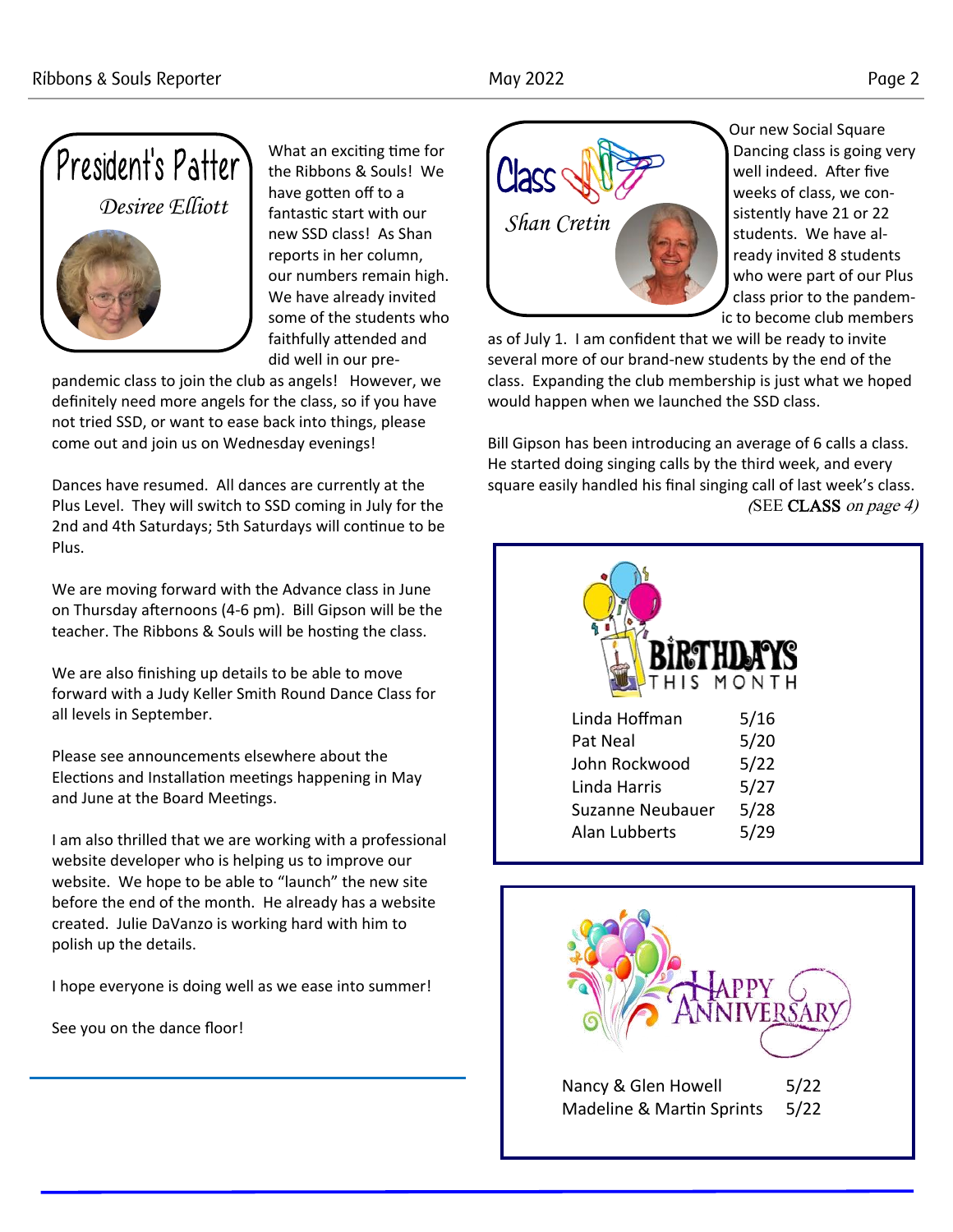# General Meeting **—** Monday May 23, 2022 Slate of Officers

# Elected Positions Nominees

President Desiree Elliott Vice President **Rick Marken** Secretary Emmett Keeler Treasurer Judy Fisher Class Coordinator **Shan Cretin** Class Coordinator Assistant Rick Marken Cuers and Callers **Pamela Bailis**, Fredi Levitt Newsletter **Diane Isaacs** ASqD Delegate Jan Bartholomew

## Appointed Positions

Anniversary **President to fill at a later time** Badge orders **Linda Stone** Dance themes Ruth Fisher Class Cashier **Norma Spieker** Judy Fisher (Find someone to drive Larry) Class vaccination checker Diane Isaacs Dance Scheduling for 3 positions Amelia Kacena, Nancy Tu Cashier & Vaccine & Dance Host Dance reminders to callers Ruth Fisher Communications Diane Isaacs (wheresthedance, email blasts) Flier design Nancy Lippey Installation Dinner **combination** on Zoom Installation Officer **Ruth Fisher** Ruth Fisher Solo signups **Rotates** unless get someone Membership Fredi Levitt (chair), Shan Cretin, Desiree Elliott, Ruth Fisher Parliamentarian Judy Fisher Proofreader **Julie DaVanzo** Photographer Linda Hoffman Sunshine **Ilene Martin** Sunshine coordinator Michaelyn Duboff Webmaster **Julie DaVanzo Rick Marken (assisting)** Visitations To fill at a later time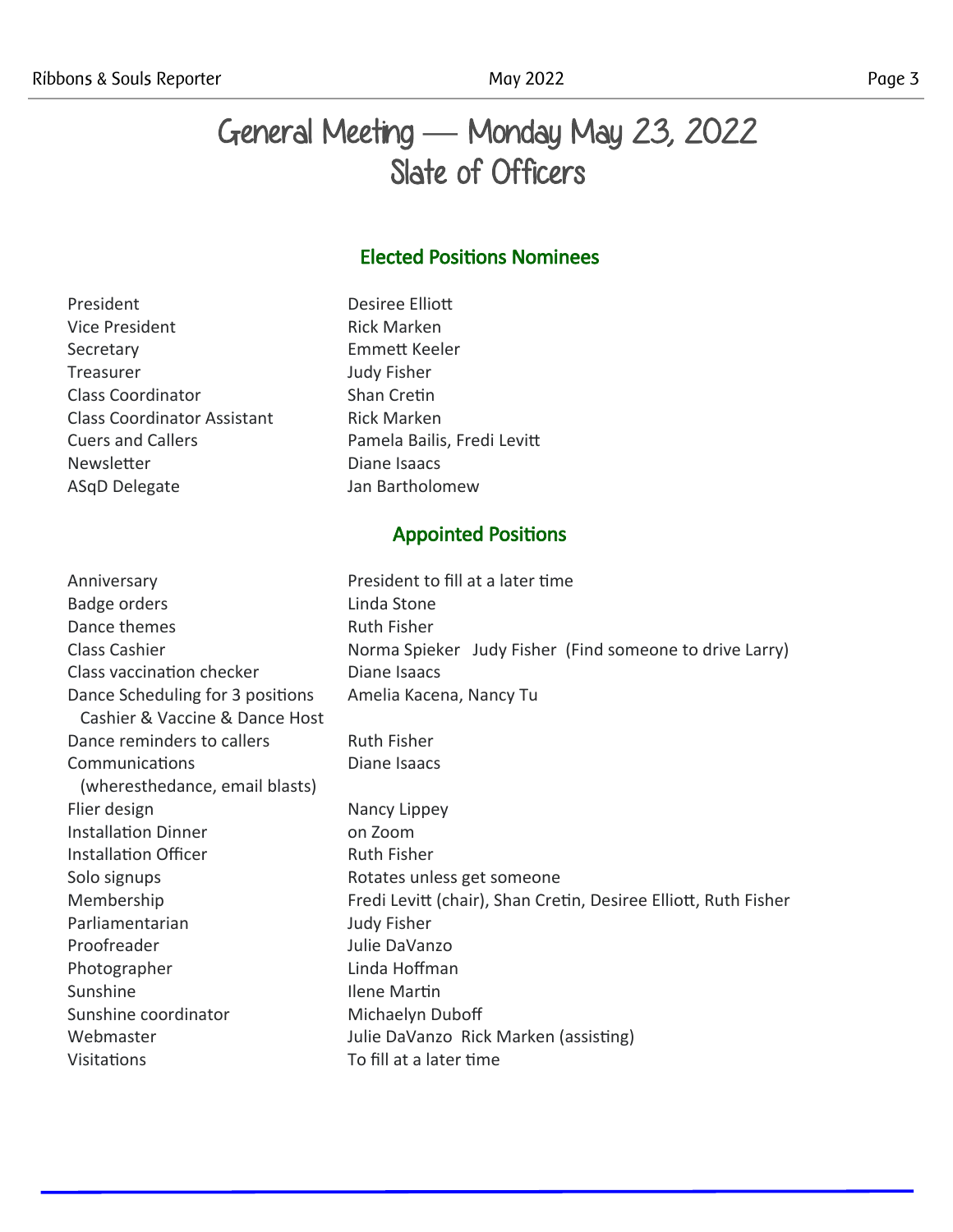# **ASSOCIATED SQUARE DANCERS DDD**



*Jan Bartholemew, A Square D Delegate*

The Associated Square Dancers South Bay/Westside District met on May 9. Since the Boots & Bows could not attend, their news is from the district meeting on April 11. Here are the latest happenings for our local clubs.

Boots & Bows The Boots & Bows have a refresher Plus course on Thursdays between 7 and 9:30pm. At some point in time, this will become a Social Square Dance class. Dale Hoppers is calling for both the refresher and the SSD class. They are dancing at the Riviera Methodist Church, 375 Palos Verdes Blvd., Redondo Beach.

Inglewood Guys & Dolls Very sad news. Bill Gaston passed away in his sleep the night of May 3-4. He was 91 years old. He attended our dances and advanced class for many years. He was a dear person and will be greatly missed!

The Thursday SSD class, which had been scheduled to be held at Bill's home, is cancelled until further notice. The Tuesday SSD class will continue. It is held at 2-3:30pm, with a tip jar for admission, at the Inglewood Senior Center, 333 Locust St., corner of Locust St. and Queen St., Inglewood. Sylvester is teaching.

Shoreline Squares The advanced workshop will start on Thursday, May 12, 7-9:30pm, at the St. Thomas of Canterbury Episcopal Church, 5306 Arbor Rd., in Long Beach, 90808. Terri Sherrer is teaching. A SSD class will be coming soon. The next dance will be held on Saturday, July 23.

### General Announcements

It is time for clubs to renew their A Square D insurance. Payments are due by mid-June, sent to the insurance director, Judy Fisher. If someone has an injury at a club dance or event, they are advised to file an Incident Report, even if they do not plan to use A Square D insurance. Then, later, if they wish, they can submit a claim through A Square D (ASqD). If people are dancing at an ASqD club, both ASqD dancers and non-ASqD dancers are insured through the club. If the club, or a member of the club, wants to travel to a non-ASqD dance, then they will be insured if the dance is a visitation. A dance is made into a visitation by stating that it is a visitation in the club minutes and/or publishing it in the club newsletter, and by informing Judy Fisher.

The next A Square D General Meeting will be held on May 15th at 2-4pm via zoom. Club webmasters and presidents are invited. We will discuss A Square D and club websites. Delegates always attend quarterly A Square D General Meetings, and any other club member is also welcomed to attend.

The A Square D Anniversary Dance is planned for Sunday, October 16, at the Hawthorne Memorial Center. The dance level will be SSD and there will be multiple callers.

Support our regional square dances. USA West, a big festival, will be held in San Diego in August. The RIVCO dance will be held on the second full weekend in November. Details coming soon.

Happy dancing!

# (CLASS from page 2)

We are on track to complete the SSD program by the end of June and will then hold SSD workshops over the summer, so our new graduates have a chance to really ice the calls.

A big "Thank you!" to all the wonderful people who have helped make the class a success by coming out as Angels. Our biggest challenge is not having enough Angels. Ideally, we'd like to have five squares, but four squares are essential to allow all the students to dance. Those who arrive right at 7 PM often have trouble finding parking, which contributes to people getting to class late. As a result, we have had to make do with three squares until latecomers arrive.

We are considering ways to address the parking issue. I am polling the students to learn what their experience has been and what solutions might work best for them. Stay tuned!

The good news is that on Wednesday, May 11, the group that reserves a large section of parking on most Wednesdays will NOT be meeting, so come on out and dance with us on this Wednesday. Or just come to meet and greet some of our soon-to-be-members.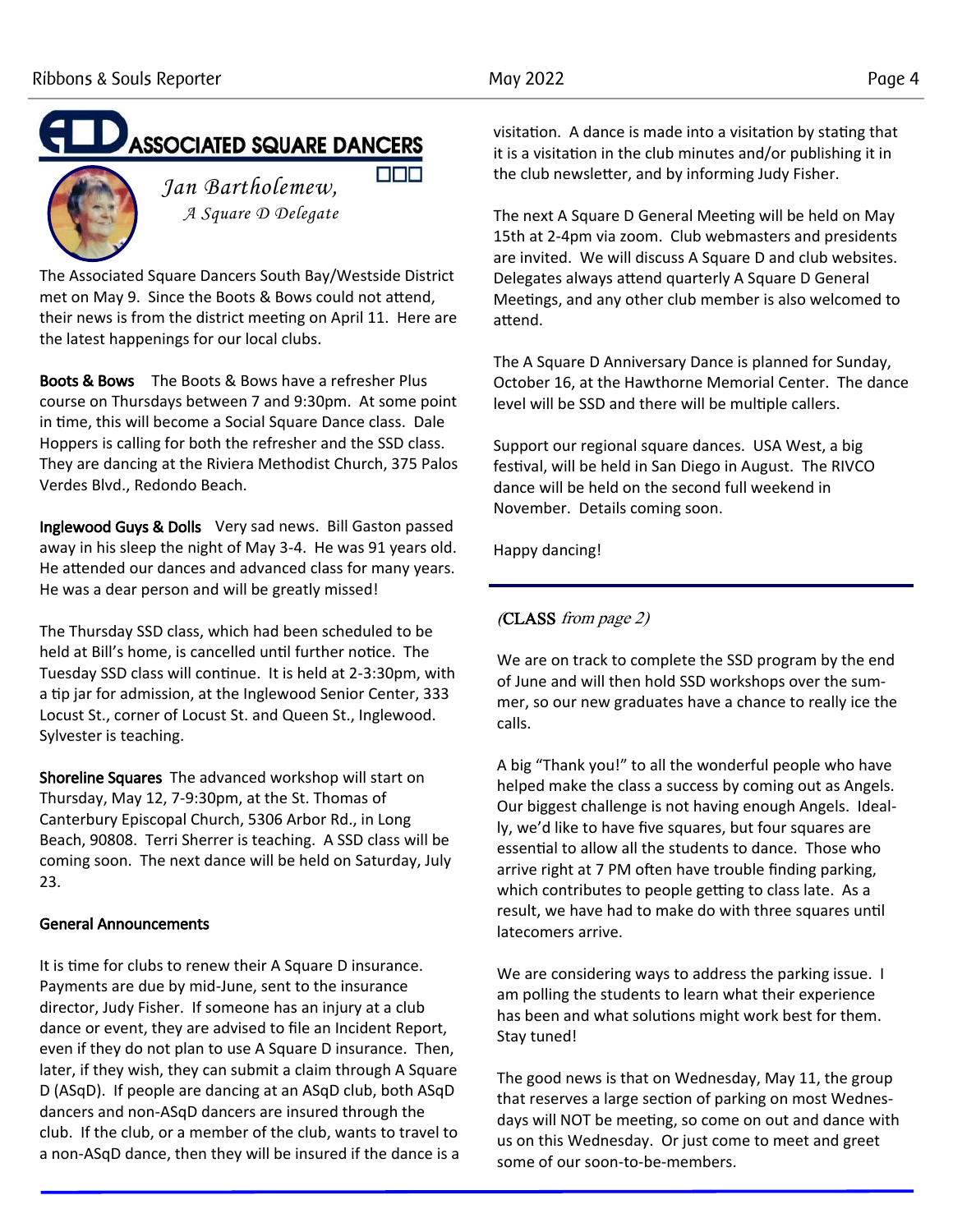### **RIBBONS & SOULS 2022 SQUARE DANCE SCHEDULE**

# DATE CALLER CUER CUER THEME **JANUARY** 1/8/2022 PLUS Johnny Preston Joe Scarlatella Anniversary Dance 1/22/2022 PLUS Shauna Kaaria Judy Keller Starry Night 1/29/2022 - PLUS Paul Waters Paul Straus Sing-A-Long **FEBRUARY** 2/12/2022 - PLUS Mike Sikorsky Judy Keller Romance Through the Ages 2/26/2022 PLUS Darren Gallina Jim Spence Jim Infamous Villains MARCH 3/12/2022 PLUS Michael Kellogg Joe Scarlatella Shamrock Spring 3/26/2022 - PLUS Dale Hoppers Judy Keller Beatles Forever APRIL 4/9/2022 - PLUS David Mee Dawn Mee Red & Black Tax Dance 4/23/2022 - PLUS Bill Gipson Judy Keller Elvis 4/30/2022 - PLUS Dan Preedy Judy Keller Celestial Bodies MAY 5/14/2022 - PLUS Mike Haworth Judy Keller Island Paradise 5/28/2022 - PLUS Jim Smith Judy Keller Memorial Day Remembrance JUNE 6/11/2022 - PLUS James Thompson Joe Scarlatella Sand & Surf 6/25/2022– PLUS Steve Woodward Jim Spence Superheroes JULY 7/9/2022 - SSD Eric Henerlau Jim Spence Wild Kingdom 7/23/2022 - SSD Paul Waters Paul Straus Vacation Getaways! 7/30/2022 - PLUS Rod Shuping Joe Scarlatella Country Chic AUGUST 8/13/2022 - SSD Ken Bower Jim Spence All That Jazz 8/27/2022 - SSD DARK SEPTEMBER 9/10/2022 - SSD Michael Kellogg Judy Keller Celebrating the Small Screen 9/24/2022 - SSD Jim Smith Judy Keller Wild West **OCTOBER** 10/8/2022 - SSD Mike Hogan Joe Scarlatella Fall Folies (mais oui!) 10/22/2022 - SSD Lawrence Johnstone Jim Spence Hollywood's Golden Era 10/29/2022 - PLUS Darren Gallina Jim Spence Halloween Haunt NOVEMBER 11/12/2022 - SSD Dick Hodnefield Jim Spence Veterans Day 11/26/2022 - SSD James Thompson Judy Keller Thankful Heart DECEMBER

12/10/2022 - SSD Pat Carnathan Joe Scarlatella Winter Wonderland 12/25/2022 - SSD DARK

VETERANS MEMORIAL BUILDING —4117 OVERLAND AVENUE @ CULVER BLD (FREE PARKING LOT ON CULVER BLVD) 7:00 PRE-ROUNDS 7:30-10:00 ROUNDS AND SQUARES — \$12 DONATION PROOF OF COVID-19 VACCINATION REQUIRED. MASKS ARE OPTIONAL. NO FOOD PLEASE.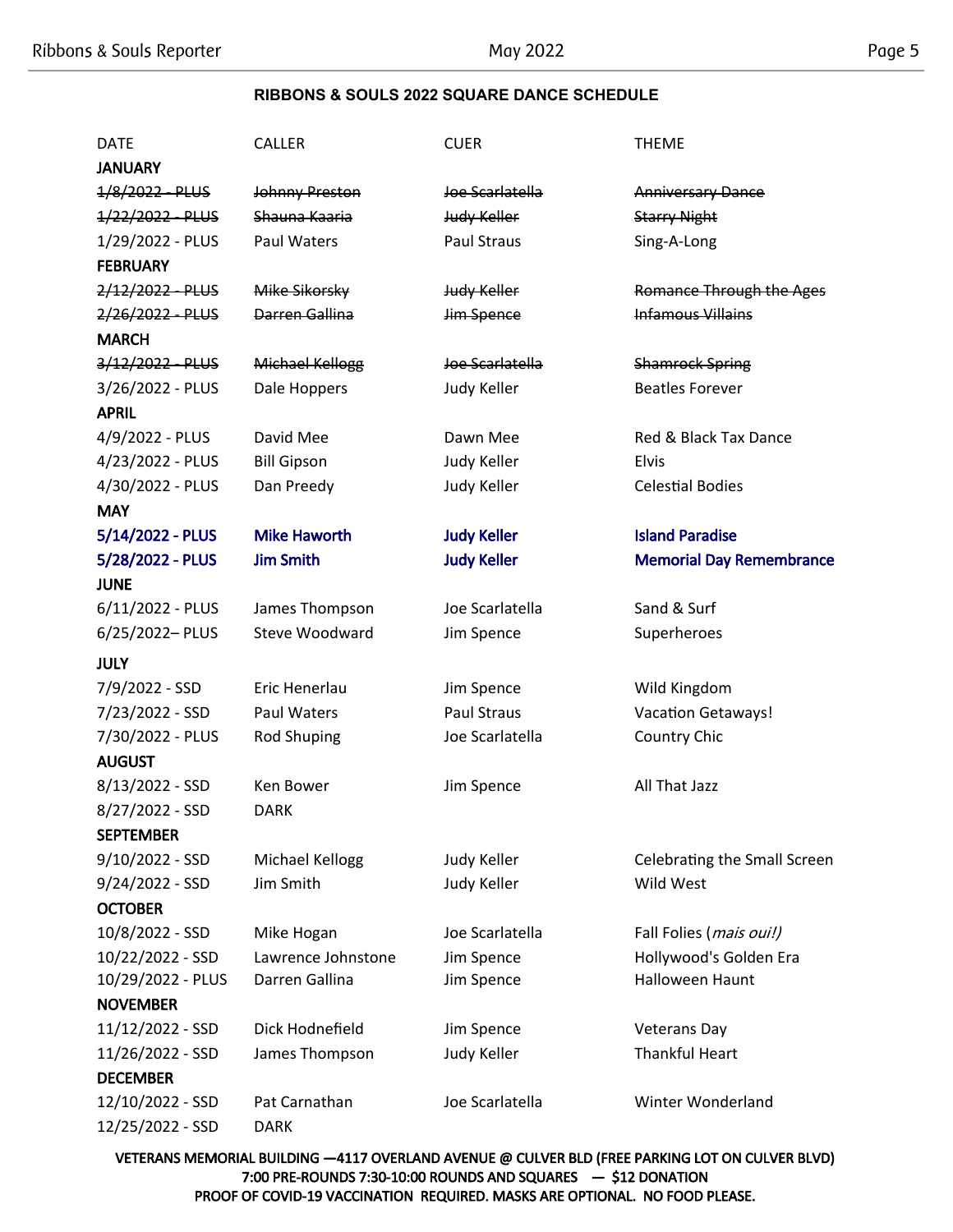**Saturday Ma** 1.2022 Const Ribbons HAV udv **Plus Dance** Squares: 7:80 Rounds: 7-7:30 and between Donation: \$12. Proof of COVID-19 vaccination required. Masks optional.

**Veterans Memorial Building - Garden Room** 4117 Overland Ave, Culver City 90230 **Entrance to Parking on Culver Blvd** Info: 626-329-3979 Visit our website at: www.ribbonsandsouls.com